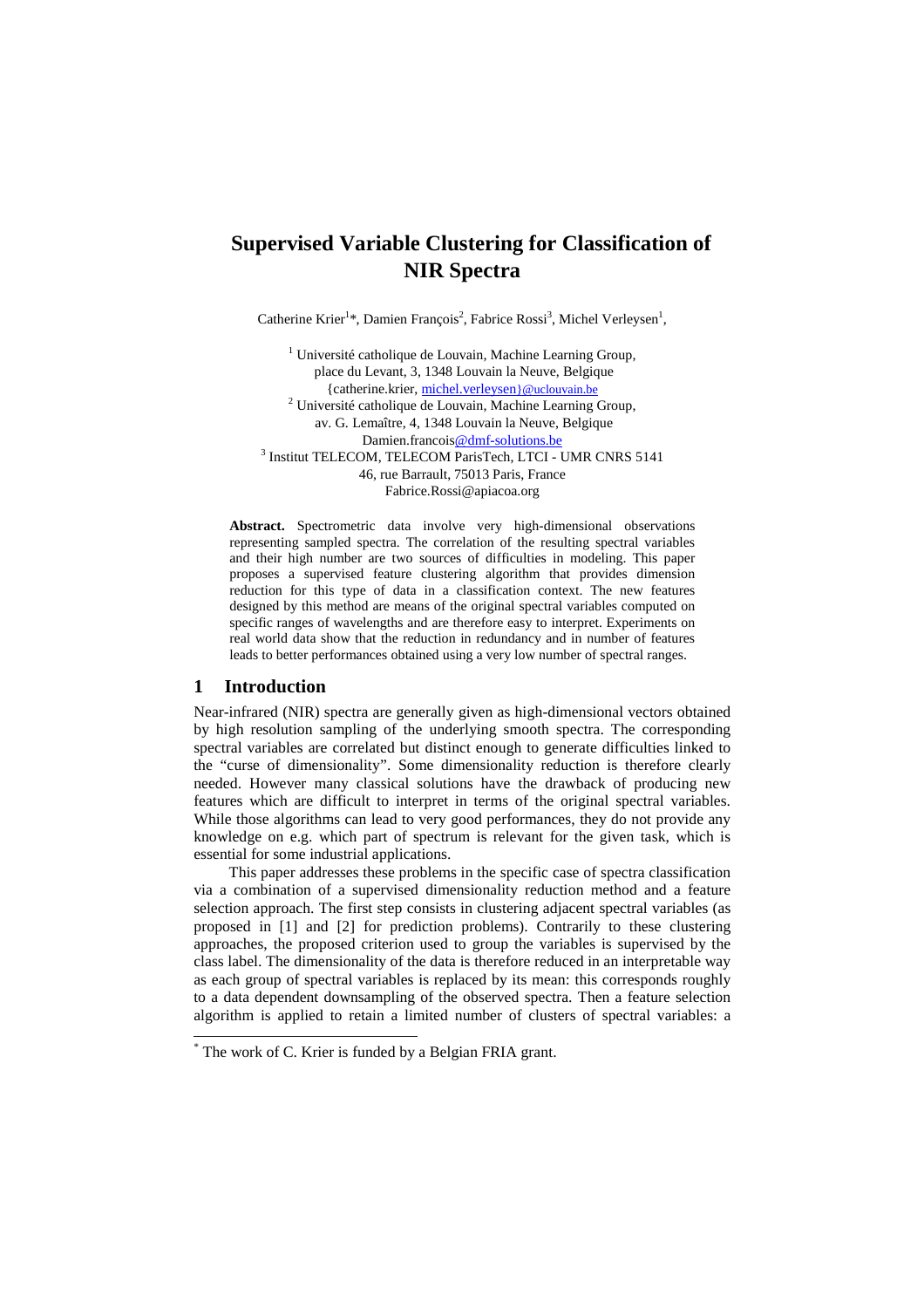wrapper approach is used to build a Support Vector Machine (SVM) on a subset of the clusters selected in the previous step.

 The rest of the paper is organized as follows. Section 2 describes the clusteringbased methodology proposed in this paper and Section 3 illustrates this methodology on two real world datasets.

# **2 Methodology**

The proposed methodology consists in two major elements: a feature clustering method followed by a feature selection method. In this paper, we proceed as follows:

- 1. a clustering hierarchy is built on the spectral variables
- 2. an optimal level in the hierarchy is chosen by maximizing a cross-validation based estimation of the performances of a linear discrimination model constructed on the reduced representation
- 3. finally, a wrapper exhaustive search is conducted on the  $2^n$  subsets of the  $n$ new features based on the performances of a SVM on the training set.

The advantages of using a linear model in step 2 are not only computational: linear models are immune to variable scaling issues and can handle reasonably well highdimensional data.

 The supervised dimensionality reduction method proposed in this paper for step 1 proceeds by clustering spectral variables that have a similar informative content about the class label. The clustering algorithm is therefore applied on features (*i.e.* the spectral variables) and not on spectra. The proposed method is an agglomerative bottom-up algorithm. This kind of algorithms usually requires the following elements: a measure of similarity between the features to be clustered, a measure of similarity between clusters, a fusion algorithm and a way to represent each cluster.

# 2.1 **Similarity between spectral variables**

Different criteria such as the correlation [1] and the mutual information [2] have been used to estimate the degree of similarity between spectral variables. However, the actual value of the parameter of interest (*i.e.* the class label or the value to predict) is not taken into account in these cases, which is certainly not optimal. Indeed, two features may not be as such related to each other, but their informative content regarding the parameter of interest may be the same. To overcome this problem, a supervised similarity measure is developed. It is inspired by redundancy estimation strategy developed in [3] for regression problems. The criterion proposed in [3] cannot however be applied directly for classification. Indeed, this similarity measure requires the use of distances in the joint spaces  $X(j)$ , Y where  $X(j)$  is a spectral variable and *Y* the parameter of interest. In the case of classification, the parameter of interest takes discrete values only and the notion of distance in the joint space does not make sense anymore. The similarity criterion must then be adapted.

 The principle of the similarity measure is the following: the two compared spectral variables  $X(1)$  and  $X(2)$  are similar if the number of spectra which are similar according to these features but not according to the class label is also similar. This concept of "local outliers" in the joint space  $X(j)$ , Y is illustrated in Fig. 1 for a toy example. The two classes are represented by crosses and triangles and all learning spectra are sorted according to feature  $X(1)$ . The spectra considered as similar to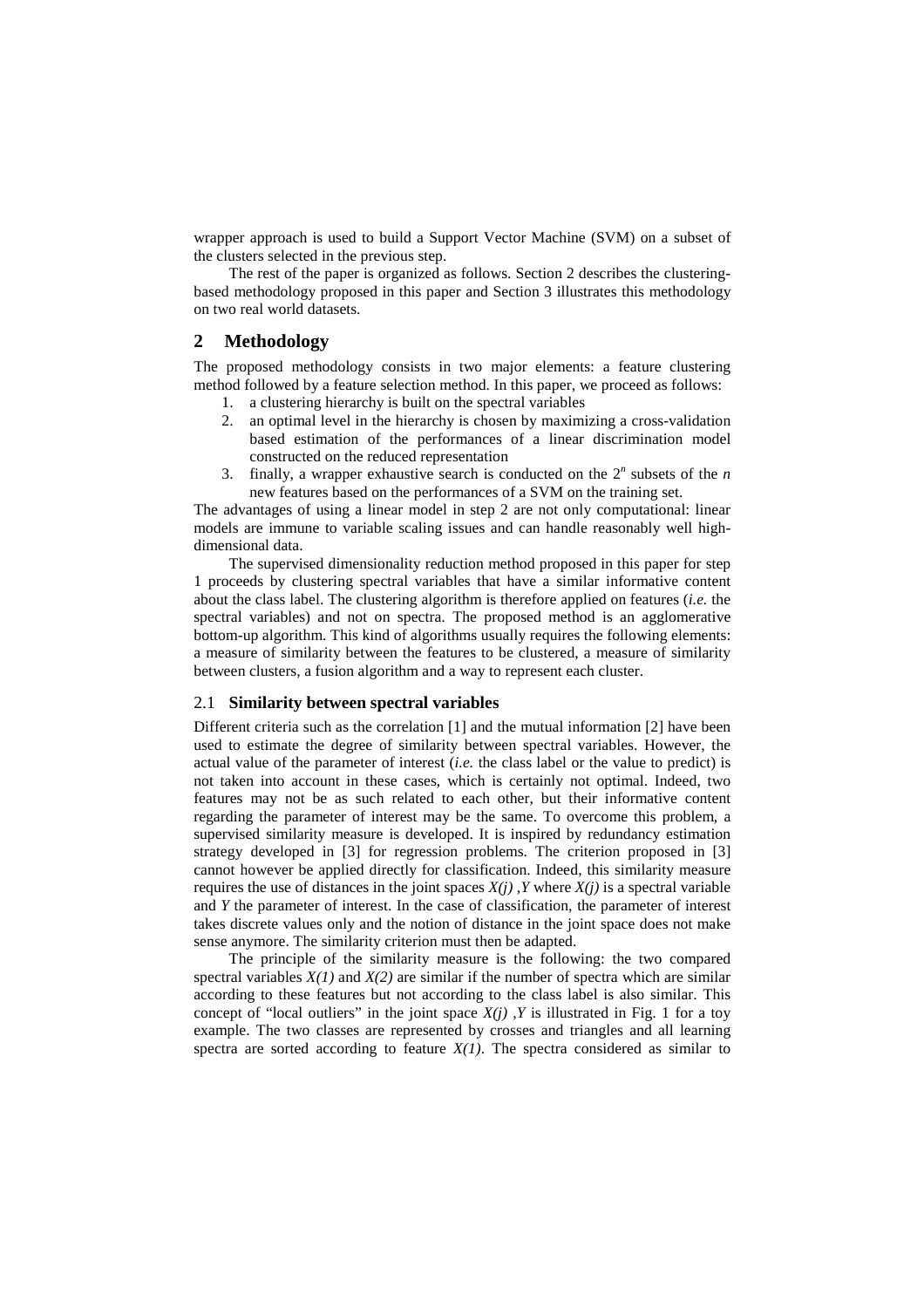spectrum *i* are its *k* nearest neighbors in the space defined by *X(1)*. Here, *k* equals 5. The local outliers are the two spectra in the neighborhood labeled with crosses.



Fig. 1. The 5 neighbors of spectrum *i* with respect to the spectral variable  $X(I)$  are the triangles and the crosses between the two vertical lines. The crosses and the triangles represent the labels associated to the spectra. The two spectra labeled with crosses in this neighborhood are the local outliers of spectrum *i*.

 A sequence with the numbers of these local outliers is built for each of the two compared spectral variables *X(1)* and *X(2)*. These sequences are respectively called  $n_{X1}$  and  $n_{X2}$ . Each element of the sequences corresponds to a spectrum in the learning set. In the illustrated example, the  $i^{\text{th}}$  element of  $n_{X(1)}$  is thus 2 because two of the five nearest neighbors of spectrum *i* have the other label. The sequence  $n_{X(2)}$  is built in an analogous way. The correlation between the two sequences  $n_{X(1)}$  and  $n_{X(2)}$  can consequently be considered as a measure of the similarity between the two features in a supervised manner. The proposed criterion of similarity between spectral variables implies a single parameter *k*, which is the number of neighbors to take into account.

#### 2.2 **Similarity between clusters**

In the proposed approach the full linkage criterion is used. This means that the similarity between two clusters corresponds to the minimum similarity between each pair of elements (*i.e.* spectral variables) of the clusters. This choice ensures a maximal homogeneity of the clusters.

#### 2.3 **Fusion Algorithm**

The fusion algorithm adopted for this problem has been developed in [1]. It consists of a hierarchical bottom-up algorithm for which only consecutive clusters (in the sense of the spectral variables) are compared. The restriction to consider only consecutive clusters ensures that the clustering will define ranges of consecutive wavelengths (or wavenumbers) and are therefore easier to interpret.

#### 2.4 **Representation of a Cluster**

Each cluster must be represented in order to build a model based on the clustering. In this approach, the clusters are summarized by the mean of the included features. This choice corresponds to a piecewise constant approximation of the spectra.

### 2.5 **Number of Clusters**

The final number of clusters is chosen by minimizing the 3-fold cross-validation error of a discrimination model built from the cluster centroids. For this purpose, a linear model is used in order to keep the computational time reasonable and to avoid issues related to variable scaling and to high-dimensionality. This part of the proposed approach is therefore also supervised, since the target value is taken into account. While this is not the case in the experiments reported in Section 3, a filtering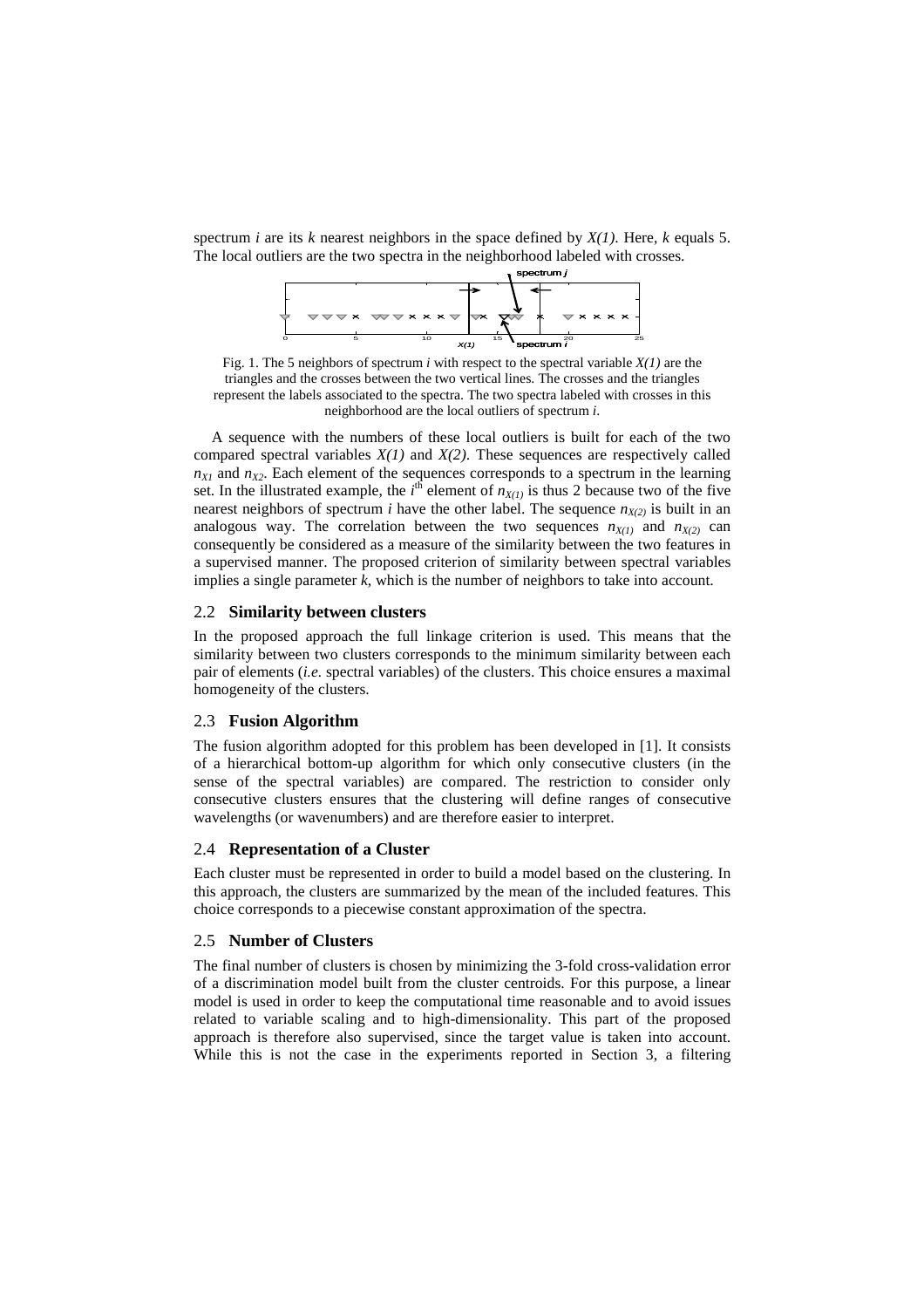approach based on the mutual information (see [4] and [5]) between the new features and the target could be applied to reduce the computational requirements.

#### **3 Experiments**

This section describes the datasets used to evaluate the efficiency of the proposed method. The experimental methodology and the results are presented.

### 3.1 **Data and experimental methodology**

The proposed supervised clustering approach is illustrated on two datasets from the food industry. The first one is the Tecator [6] which consists of 215 near-infrared spectra of meat samples. The spectra are recorded between 850 and 1050 nm and are discretized into 100 spectral variables. Two classes are defined on the dataset. The first class consists of all the spectra with less than 14% of fat and the second class includes the other spectra. The two classes count 109 spectra and 106 spectra respectively. All spectra are normalized to zero mean and unit variance and are divided into a learning set of 172 spectra and an independent test set of 43 spectra used to evaluate the performances and not to choose any parameter.

 The second dataset (Wine [7]) is composed of 124 spectra of wine samples which consist of absorbance measurements recorded in the mid-infrared range at 256 different wavenumbers between 4000 and 400 cm<sup>-1</sup>. Spectra number 34, 35 and 84 are considered as outliers and removed from the database. As in the previous case, two classes of spectra are built: the first one (63 spectra) corresponds to samples with an alcohol concentration smaller than 12.5 and the other one (58 spectra) includes all other samples. The dataset is divided into learning and a test set of 91 and 30 spectra.

 The experimental methodology for each database is summarized in Fig. 2: the proposed approach detailed in Section 2 is compared to a SVM built on raw features and a SVM built on the centroids of a non-supervised clustering (as proposed in [1]).



Fig. 2. Summary of the experimental methodology applied to each databases.

 For both types of clustering, the number of clusters is chosen according to a 3 fold cross-validation error. The final clustering of Tecator counts 7 clusters for the supervised approach and 5 for the unsupervised methodology. In the case of the Wine dataset, the supervised and unsupervised clusterings produce 9 and 35 clusters respectively. SVM models corresponding to all possible combinations of the clusters are then built. For both clustering methods, the best subset of the new variables is chosen according to the classification error on the training set. The number *k* of neighbors taken into account for the supervised clustering is chosen according to the same error. This parameter equals 3 for Tecator and 6 for Wine.

# 3.2 **Results and discussion**

In the case of Tecator, the proposed supervised clustering leads to the selection of 6 clusters represented in grey on the right part of Fig. 3. The left part of the figure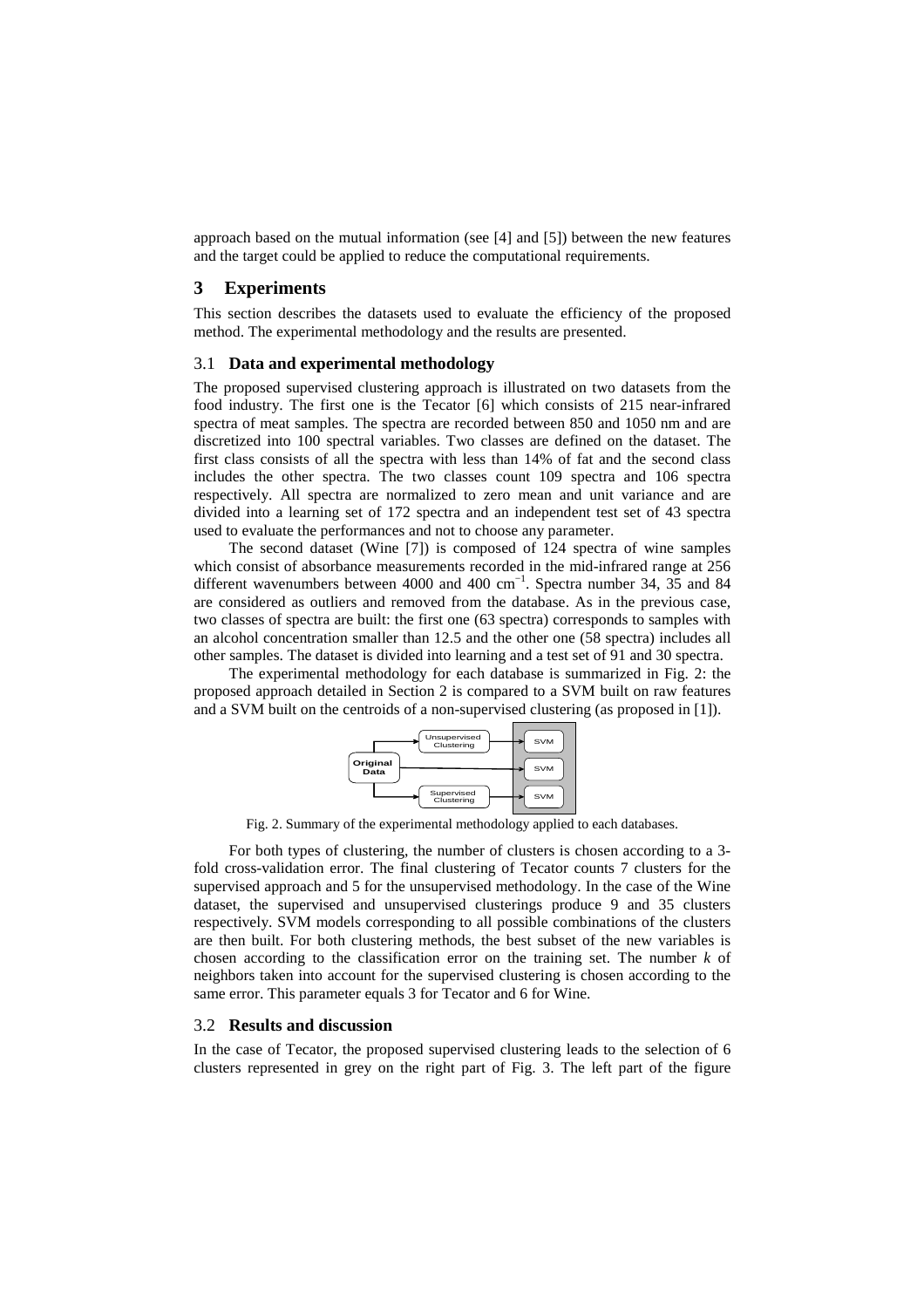shows the unique selected cluster obtained by the unsupervised clustering methodology. For the Wine database, the supervised and the unsupervised clustering approaches give respectively 5 clusters and 1 cluster of variables (Fig. 4).



Fig. 3. Final selections of clusters for the unsupervised (left) and supervised (right) approaches on the Tecator dataset.



Fig. 4. Final selections of clusters for the unsupervised (left) and supervised (right) approaches on the Wine dataset.

 The classification performances for the two datasets and the number of variables (either original variables or new cluster based ones) implied in the SVM models are presented in Table 1 and Table 2 for the three compared approaches. For the Tecator dataset, the best performances are achieved by the supervised clustering methodology (2.32% of incorrect classifications), which is better than the SVM built on raw features and the unsupervised clustering. Both clustering approaches help reducing drastically the number of variables included in the model. For Wine, the best performances correspond also to the supervised clustering (36.67% of incorrect classifications).

| Method                                                                                                                                                                                                                                                                                                                                                     | Nb of (latent) variables | % of incorrect classifications |
|------------------------------------------------------------------------------------------------------------------------------------------------------------------------------------------------------------------------------------------------------------------------------------------------------------------------------------------------------------|--------------------------|--------------------------------|
| SVM on Raw features                                                                                                                                                                                                                                                                                                                                        | 100                      | 4.65                           |
| $NS Clustering + SVM$                                                                                                                                                                                                                                                                                                                                      |                          | 37.21                          |
| Supervised Clustering $+$ SVM                                                                                                                                                                                                                                                                                                                              | 6                        | 2.32                           |
| Table 1. Classification performances of the three approaches for Tecator.                                                                                                                                                                                                                                                                                  |                          |                                |
| Method                                                                                                                                                                                                                                                                                                                                                     | Nb of (latent) variables | % of incorrect classifications |
| SVM on Raw features                                                                                                                                                                                                                                                                                                                                        | 256                      | 40.00                          |
| $NS Clustering + SVM$                                                                                                                                                                                                                                                                                                                                      |                          | 56.67                          |
| Supervised Clustering $+$ SVM                                                                                                                                                                                                                                                                                                                              |                          | 36.67                          |
| $T_{\rm eff}$ , $\Lambda$ , $\Omega$ , $\Omega$ , $\Omega$ , $\Omega$ , $\Omega$ , $\Omega$ , $\Omega$ , $\Omega$ , $\Omega$ , $\Omega$ , $\Omega$ , $\Omega$ , $\Omega$ , $\Omega$ , $\Omega$ , $\Omega$ , $\Omega$ , $\Omega$ , $\Omega$ , $\Omega$ , $\Omega$ , $\Omega$ , $\Omega$ , $\Omega$ , $\Omega$ , $\Omega$ , $\Omega$ , $\Omega$ , $\Omega$ , |                          |                                |

Table 2. Classification performances of the three envisaged approaches for Wine.

 In the case of Tecator, the supervised clustering approach leads to the selection a cluster including the wavelengths range around 930, which corresponds to a bump in the spectra. This result is in agreement with what can be found in [8] and [1]. It should be noted that the better performances of the supervised clustering method compared with the SVM built on the original data can be explained by the reduced number of variables implied in the classification model. Indeed, the model is not